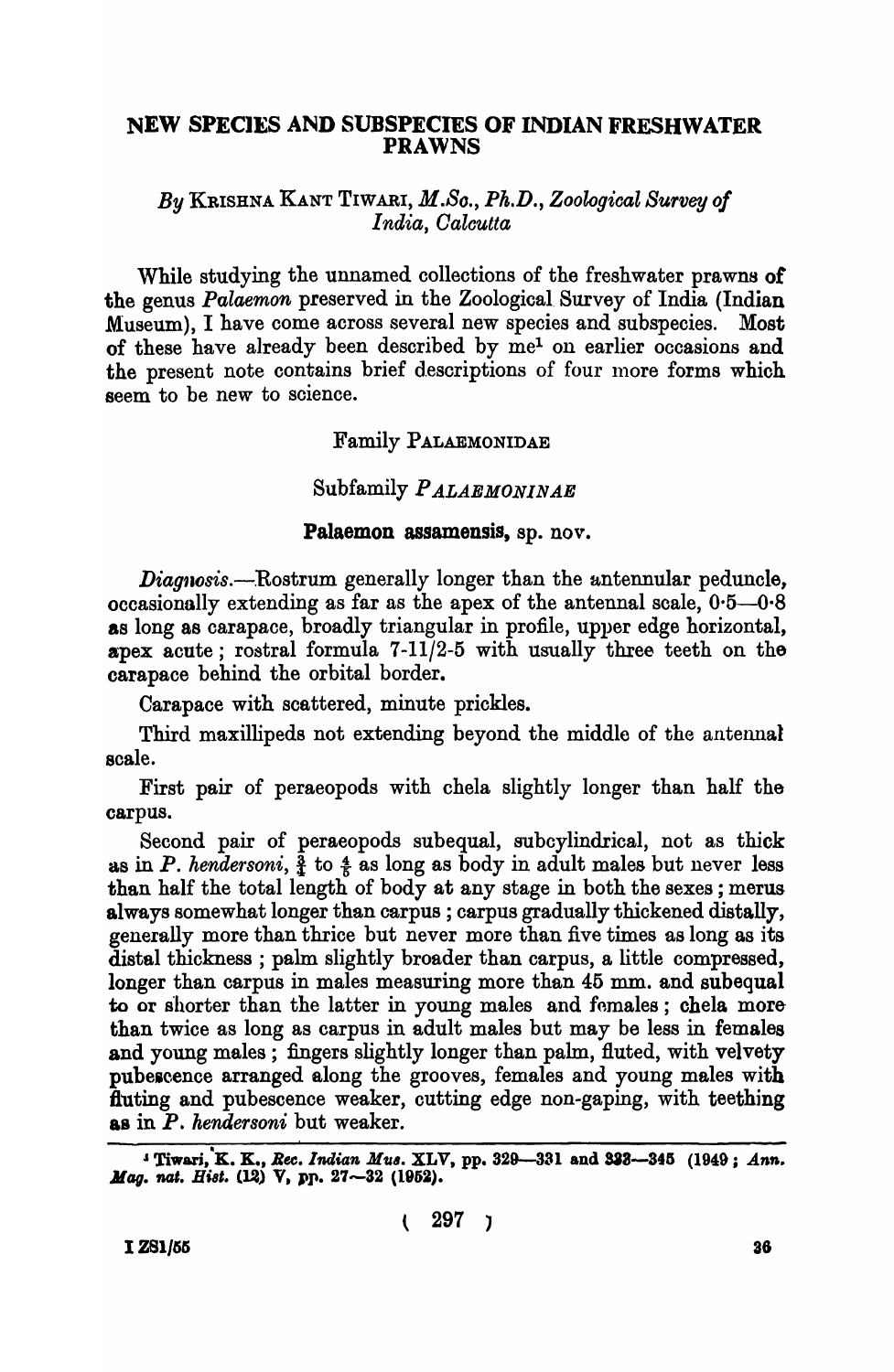Largest male 70 mm. in total length, largest female  $61.7$  mm., eggbearing females from 45 to 50 mm. generally.

*Type-specirnen.-Holotype,* Male, No. C 3339/1, Zoological Survey of India, Calcutta.

Type locality.-Someswari River, near Siju, Garo Hills, Assam; ColI: D4s. S. W. Kemp and B. N. Chopra, March 1922.

Remarks.-This species belongs to the *hendersoni* group because of its longitudinally grooved fingers of the second pair of peraeopods. It has a very wide range of distribution in the Eastern Himalayan region, the Chota Nagpur Tract and the Satpuras in India and in Burma. It generally occurs in streams in hilly localities and does not seem to be present in plains. This species contains two distinct subspecies one of which appears to be restricted to the Satpura and Vindhya hills in Madhya Pradesh, while the other is widely distributed in the hilly parts of Eastern Nepal, West Bengal, Assam and in the Arakan and Pegu Yomas of Burma.

### Palaemon assamensis assamensis, subsp. nominate

Rostrum 60 per cent to 80 per cent of carapace length, with dental formula 7-11/1-5 (usually  $8-10/2-4$ ); carpus of the second cheliped  $3-5-4-0$ times as long as its distal thickness, and subequal to, or longer than, palm in females and young males.

*Distribution.-I* have examined about five hunded males and females -of this subspecies from Chota Nagpur Tract, Kharagpur Hills, Eastern Nepal, Bengal Duars and Terai, and Eastern Assam in India and from Arakan Yomas, Pegu Yomas, Mytkina District and neighbourhood of the Inle Lake in Burma.

#### Palaemon assamensis peninsularis, subsp. nov.

Rostrum 50 per cent to 60 per cent of carapace length, rostral formula  $-6$ -10/2-5 (usually 7-9/2-3); second pair of chelipeds of a slightly stouter build than in *assamensis* ; carpus 3·0-3·5 as long as its distal thickness ; palm not shorter than carpus in any stage; largest male 60 mm., eggbearing females 45-50 mm.

*Type-specirnen.-Holotype,* Male, No. C-3341/1, Zoological Survey of India, Calcutta.

*Type locality\_-The* Nerbudda River at Khetgaon (22-50 N., 81-20 E) Mandla District, Madhya Pradesh [Nerbudda Survey, Stn. 42].

*Distribution.*-I have examined several males and females of this subspecies from various localities in the Vindhya Pradesh west of the Rihand river and in the Satpura range along the left bank of the Narmada -river upto Pachmarhi in the Mahadeo Hills.

### Palaemon canarae, sp. nov.

Diagnosis.—Rostrum resembling that of *Palaemon lamarrei* in shape, extending beyond the apex of antennal scale by  $\frac{1}{6}$  to  $\frac{1}{3}$  of its length, rostral formula 6-10/4-6 (usually 79/4-6) with one or two teeth on the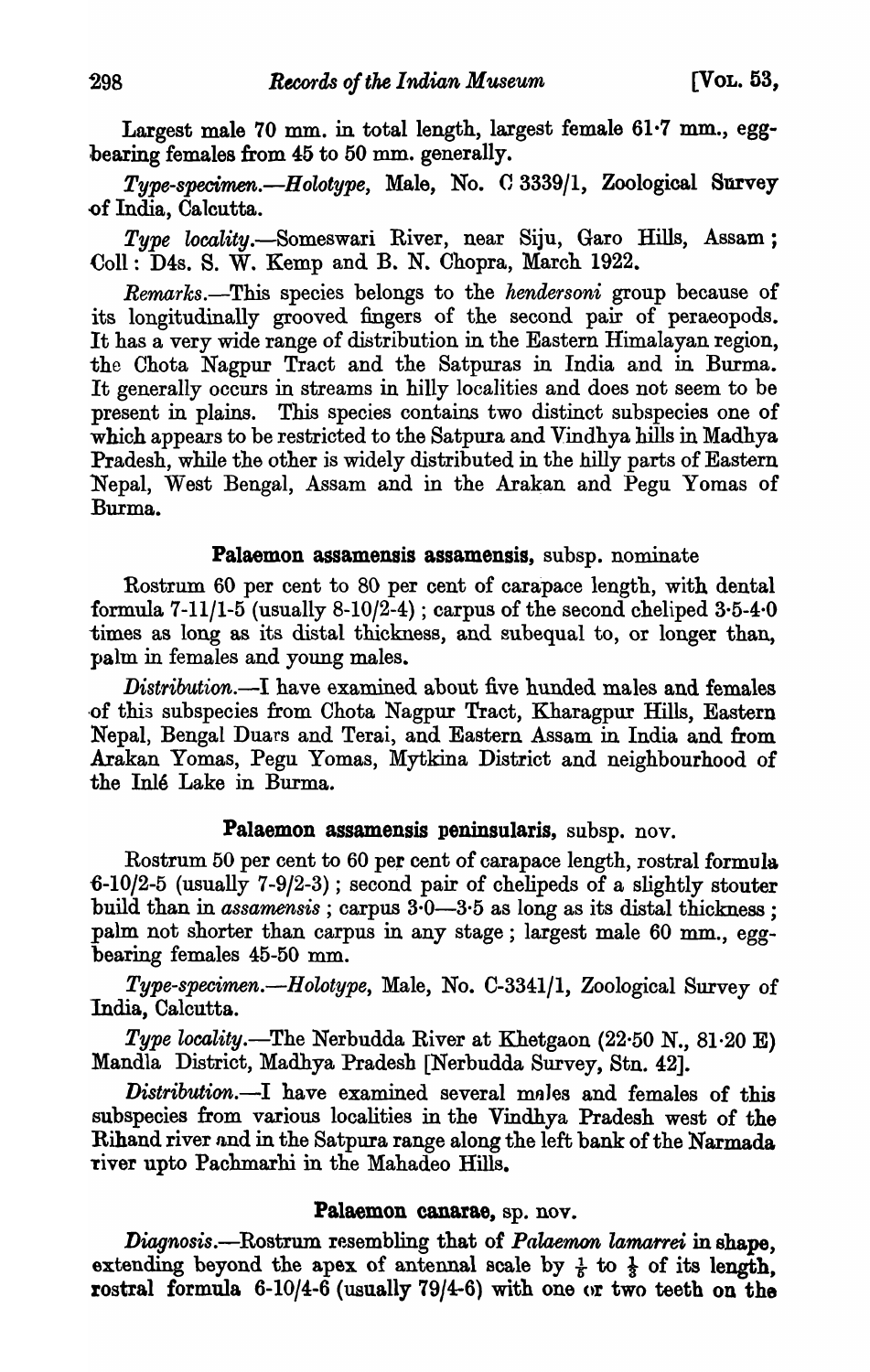.carapace behind the orbital edge, arrungement of the upper teeth as in P. lamarrei.

Carapace smooth, shorter than the rostrum, the ratio of the length of the rostrum to carapace being  $1\frac{1}{6}$  to  $1\frac{1}{4}$ .

First pair of peraeopods slender, about a third as long as the total length of the body; carpus  $\frac{1}{3}$  of the entire leg, and twice as long as the -chela.

Second pair of peraeopods slender like the first pair, but longer being about half as long as the body; carpus less than 33 per cent of entire leg, 10-11 times as long as its distal diameter; chela about  $\frac{2}{3}$  of the carpus: fingers  $\frac{3}{4}$ - $\frac{4}{5}$  as long as palm.

Appendix masculina in the second pleopod of the male short, not reaching the apex of the endopod, hairy.

Outer margin of the endopod of uropod without an accessory spine near the subapical tooth.

Females probably longer than the males, largest female 46 mm., -egg-bearing females 36-46 mm., largest male-a damaged individualbeing in the neighbourhood of 40 mm.

*Type-specimen.-Holotype,* Female (egg-bearing), No. C-3124/1, Zoological Survey of India.

*Type locality.*—Sitanadi River near Ghats, South Kanara (Madras).

*Distribution.-South* Kanara District of the Madras State.

*Material examined.*-Sitanadi River near Ghats, 8º (4 berried), 43, Coll. H. C. Wilson, 25-1-1916 ; Yenni Holi, near Karkal, 79 (2 berried),  $1.3$ , Coll. H. C. Wilson 27-1-1916 ; Temple Tank Karkal, 8 $\varphi$  (1 berried), 13, Coll. H. C. Wilson, 22-1-1916.

*Remarks.—Palaemon canarae* is very similar to *Palaemon lamarrei* in general appearance and the shape of its rostrum. The two can, however, be easily distinguished by the dentition of the lower edge of rostrum, and by the structure of appendix masculina in males. P. *larnarrei* is so far not known to occur in South Kanara.

#### Palaemon banjarae, ap. nov.

Diagnosis.—Rostrum subequal to carapace, extending as far as the .apex of the antennal scale, lanceolate in profile, upper edge convex, .apex pointed; rostral formula 12-15/4-6 with two teeth on the carapace behind the orbital edge, teeth on the upper edge equal, equidistant.

Third maxilliped extending beyond the antennal peduncle by half its terminal joint.

First pair of peraeopods slender, about a third as long as the body, and one and a half times the carapace ; carpus twice as long as the chela.

Second pair of peraeopods longer than the first pair, slender, equal on two sides and in both the sexes, from half to two-thirds as long as the body; carpus longer than merus, slightly thickened distally; chela subequal to carpus in males, trifle longer than the latter in females;